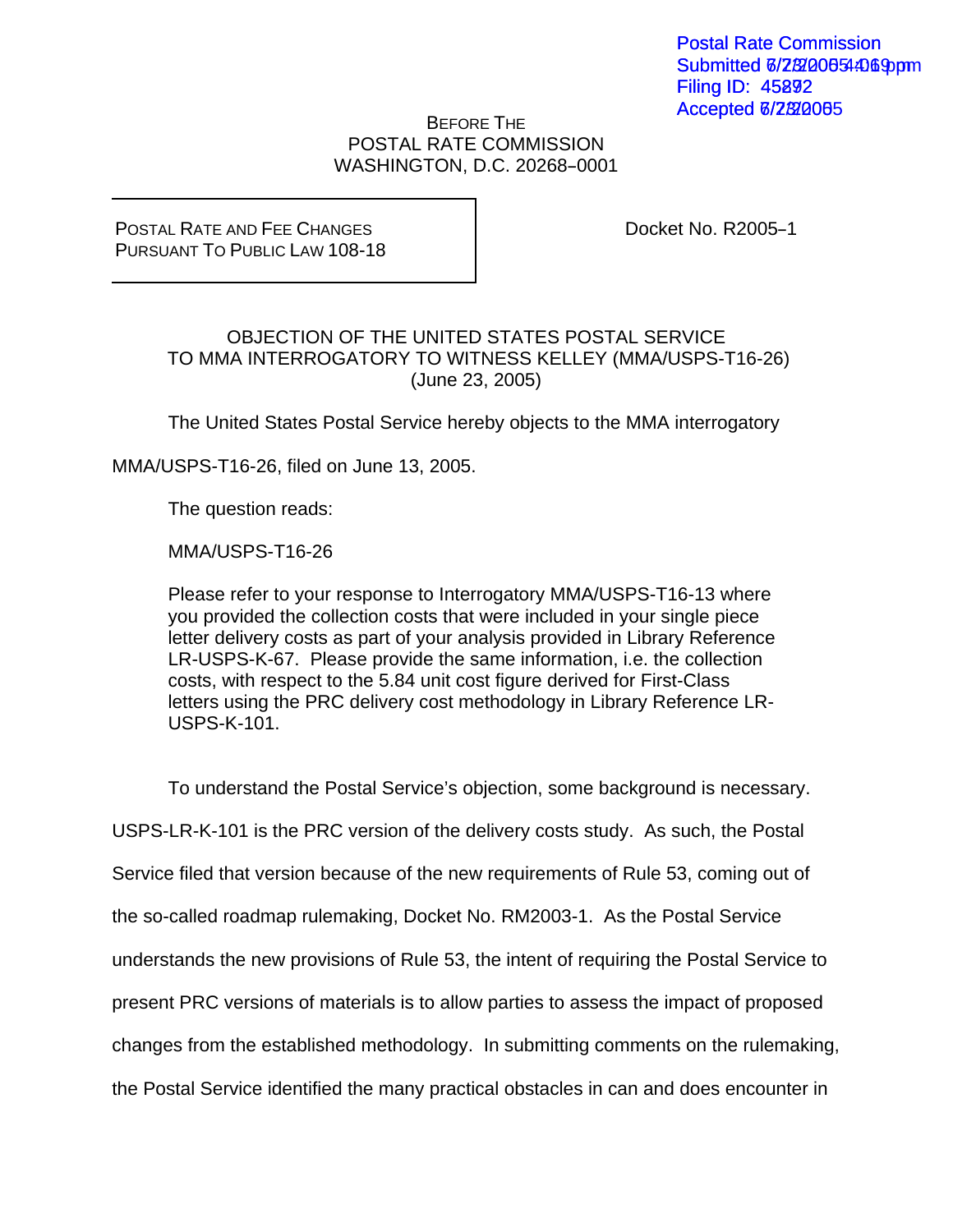trying to apply the established methodology to new circumstances. The Commission's response, in Order No. 1380 (August 7, 2003) at pages 11 and 20, was essentially that the Postal Service should continue to employ a "rule of reason" in presenting PRC versions. In this case, the Postal Service has made a good-faith effort to do so with respect to all of its PRC versions, including LR-K-101.

 Although it may not be immediately obvious from the text of the interrogatory, what MMA is actually requesting in question 26 is nothing less than the results of a "new" version of LR-K-101. In this "new" version, collection costs would be removed. That is the only way to provide what MMA has literally requested in question 26, which is facially a request for a decomposition of the results already provided into collection and non-collection cost components.

 The Postal Service and its witnesses have endeavored to be as responsive as possible in trying to explain their understanding of matters raised by the parties, with respect to both its own proposed versions, and the PRC versions.1 There must, however, be a limit on what is required with respect to PRC methodologies. In the above question, MMA is attempting to impose on the Postal Service the burden of creating a "new" version of the established methodology. On its face, this request is troubling. If the purpose of the PRC version is to present the established methodology, the "new" version" no longer achieves that objective.

 $\overline{a}$ 

<sup>1</sup> It is also troubling that this request is directed to witness Kelley. While the Postal Service can and will redirect questions on PRC versions for an institutional response, the fact that a sophisticated intervenor such as MMA fails to appreciate the difference between sponsored Postal Service versions and unsponsored PRC versions indicates how much confusion regarding the evidentiary status (i.e., none) of PRC version is likely to exist among rate case participants in general. This underscores the Postal Service's long-standing concerns regarding the requirements that it provide PRC versions as part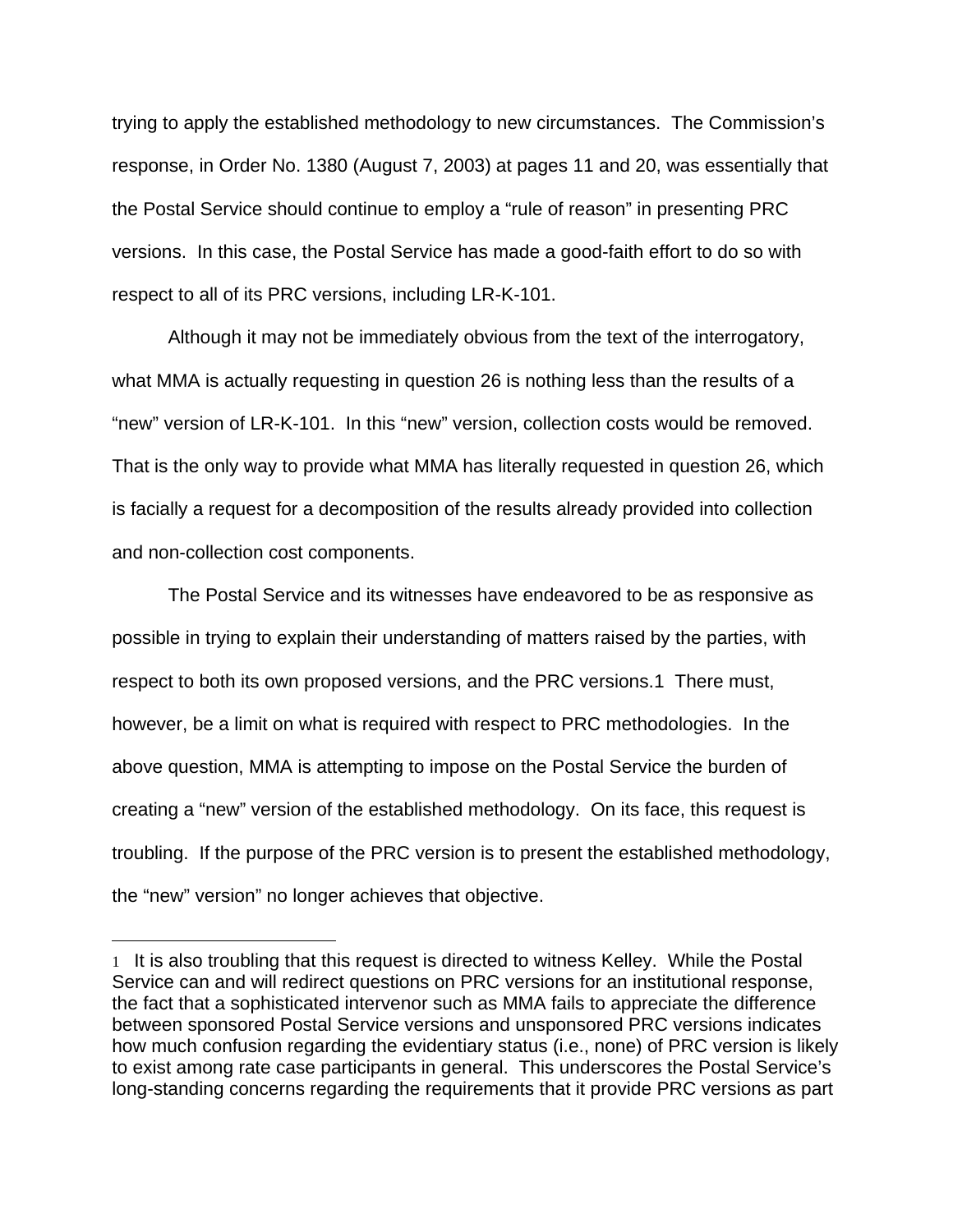The Postal Service's proposed methodology is presented in USPS-LR-K-67. The only reason LR-K-101 is presented is to comply with the rule on established methodologies. If MMA is interested proposing new methodologies that are variations on the established methodology, rather than variations on the Postal Service's proposed methodologies, it is certainly free to do. The Postal Service, however, should not be required to shoulder MMA's burden in that regard. If MMA can ask for its preferred variation on LR-K-101, other parties may feel emboldened to request yet another version more to their liking. Earlier this week, the Postal Service was required to object to a ValPak interrogatory (VP/USPS-T16-39.d) for precisely that reason.

 At MMA's request, witness Kelley has already undertaken extensive efforts to show the effects of removing collection costs from the Postal Service's proposed methodology (i.e., K-67). If MMA is interested in the results of the same exercise with respect to the PRC version of K-101, it should be required to undertake the effort to conduct that exercise itself, and sponsor the results. Otherwise, results that are not sponsored by any witness and are based on an ersatz K-101 methodology that no longer represents the established methodology, should not even be considered relevant to this proceeding.

 $\overline{a}$